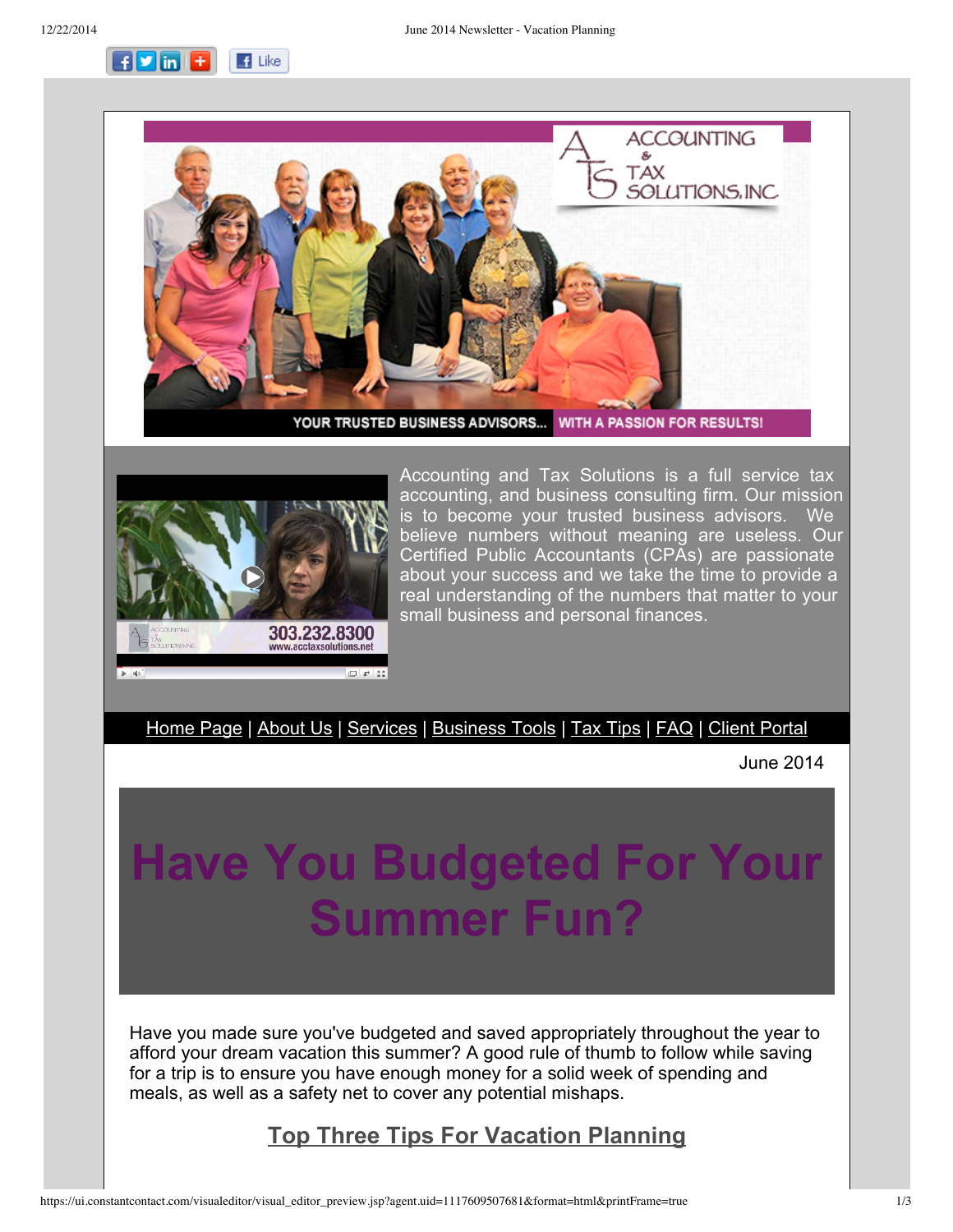#### *Reduce Leisure Expenses*

When trying to set aside savings for your vacation, one of the best ways to ensure your balance continues to increase is reducing your leisure expenses. This does not need to be a permanent change, but usually a minimum of three months is required to ensure a successful increase to your vacation savings account. Leisure expenses to be reduced or entirely eliminated may include



trips to the movies and restaurants. You may wish to consider planning a meal budget and doing your best to prepare your own meals daily to eliminate the cost of fast food.

### *Set Aside a Vacation Account*

When you're trying to budget for a large expense such as your summer vacation, it can be difficult to keep tabs on how much you're saving. Keeping your vacation savings with your regular savings can make it confusing to know where you're at in relation to your goal. Instead, look into a free savings account and create a goal within that account.

#### *Save Consistently*

The best way to ensure you meet your savings goals is to treat the minimum amount you must save as an expense as important as your rent payment. Once you're in that mindset, you will automatically begin to budget to exclude that savings amount and prevent yourself from eating into your vacation savings by accident. For some it helps to set up an automatic transfer or to split an incoming paycheck automatically to deposit some of it into the savings account.

Did you follow these tips when you were saving for your vacation this summer? Now is the perfect time to start saving for next summer! Call Accounting & Tax Solutions today at 303-232-8300 to schedule your consultation with one of our experienced accountants and let us help you budget for your perfect vacation!

Facebook [Twitter](http://r20.rs6.net/tn.jsp?e=0014wlczSK1lEkXDUd65Yuc8PAAA61ibZw-PaOFiLvm0RoPICCePr4zia8-tuagJ1MJztLSUo7gUK1tnP0G_hogTf1eCLkOTk3-0jj91-Uo32zH_qmorp-j7wnzqYZVNTPv)

Accounting & Tax Solutions, Inc. | 303-232-8300 | [dory@acctaxsolutions.net](mailto:dory@acctaxsolutions.net)

710 Kipling Street Suite 305 Lakewood, CO 80215

Copyright © 2014. All Rights Reserved.

**[Forward](http://ui.constantcontact.com/sa/fwtf.jsp?llr=a6v4u6cab&m=1102654199712&ea=dory@acctaxsolutions.net&a=1117609507681&id=preview) this email**

≫<mark>⁄ Safe</mark>Unsubscribe`

This email was sent to [dory@acctaxsolutions.net](mailto:dory@acctaxsolutions.net) by dory@acctaxsolutions.net Update [Profile/Email](http://visitor.constantcontact.com/do?p=oo&mse=001aQrkMZOJR3XL5s8xAUk2T7IW7Wv0ni-gjKYWki298BtM8341m2liZg%3D%3D&t=001hgpsGVLAsdDofI95wWJuJQ%3D%3D&l=001FCSs65SMrsI%3D&id=001b-xBWU3VMkfS6waGF-ytt4YcNjcG8Q5b&llr=a6v4u6cab) Address | Rapid removal with [SafeUnsubscribe™](http://visitor.constantcontact.com/do?p=un&mse=001aQrkMZOJR3XL5s8xAUk2T7IW7Wv0ni-gjKYWki298BtM8341m2liZg%3D%3D&t=001hgpsGVLAsdDofI95wWJuJQ%3D%3D&l=001FCSs65SMrsI%3D&id=001b-xBWU3VMkfS6waGF-ytt4YcNjcG8Q5b&llr=a6v4u6cab) | [Privacy](https://ui.constantcontact.com/roving/CCPrivacyPolicy.jsp?id=preview) Policy.



Try it FREE today.